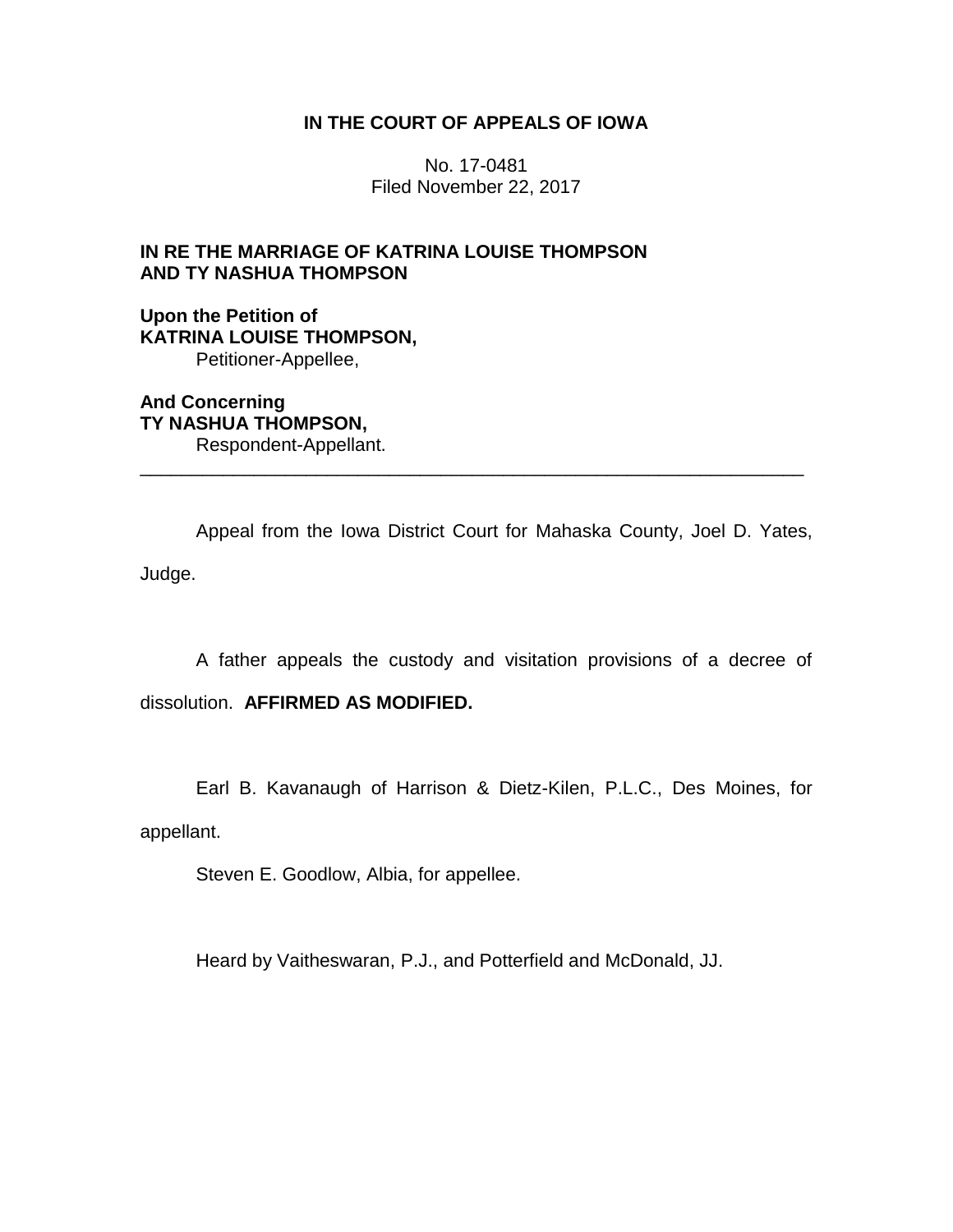## **MCDONALD, Judge.**

Ty Thompson challenges the district court's determination that Katrina Thompson should receive physical care of the parties' children following their divorce. He maintains shared physical care is most appropriate and, if not, he should receive physical care of the children. He also argues, in the event the court determines Katrina should have physical care of the children, he should be awarded additional visitation. Both parties seek appellate attorney fees.

I.

Katrina and Ty Thompson met at the University of Iowa while both were students. Katrina graduated and commenced work. Ty left the university without graduating but did obtain two associates degrees at a community college. They married in 2002.

The couple spent their married life in Oskaloosa. During the marriage, Katrina worked full-time at several financial firms and part-time as a university instructor, and Ty worked part-time at UPS. In 2007, the couple had their first child, S.V.T. Due to their work schedules, Ty provided daytime care while Katrina provided evening care. In 2011, S.R.T. was born. Initially, Ty continued providing daytime care while Katrina worked. Katrina left the workforce in 2012 to be home with the children. At the time of the dissolution, she remained at home.

The parties purchased a 'fixer-upper' house and began extensive renovations. Around this time, the marriage became strained. Ty alleges Katrina took over the childcare duties and limited his parenting time. Katrina admitted she "didn't trust Ty with the girls" but did not provide reasons. Katrina filed for divorce in May 2015. Ty moved out the family residence but remained in Oskaloosa. Ty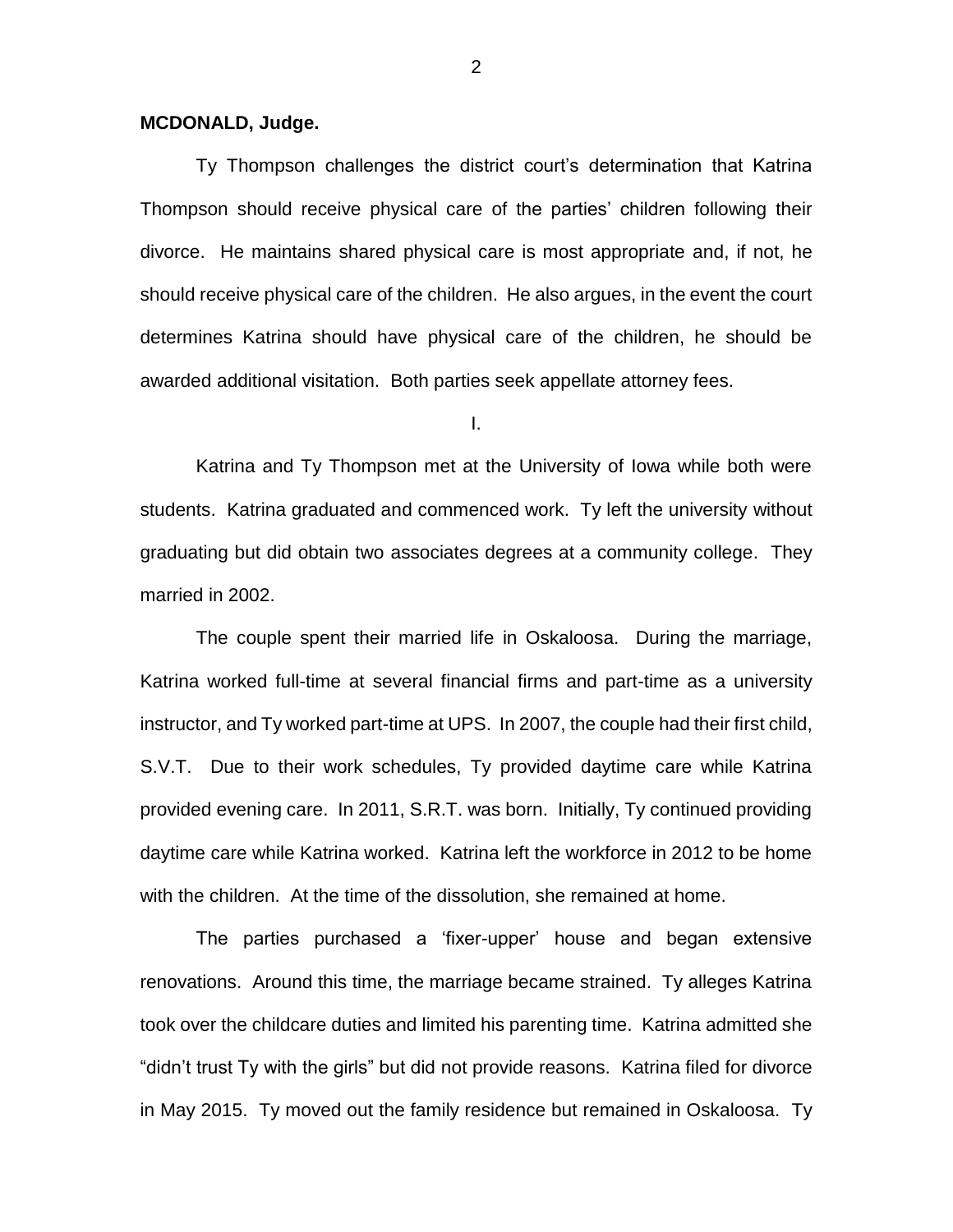and Katrina set an informal visitation schedule with no overnight visits for Ty. The informal visitation scheduled was changed following a hearing on temporary matters. The order on temporary matters granted Katrina physical care of the children with Ty to have visitation each Wednesday from 6:00 to 9:00 p.m. and every other weekend from 6:00 p.m. Friday to 6:00 p.m. Sunday. There were additional provisions for holidays and summer vacation.

The matter came on for trial. At trial, Katrina, Ty, and the guardian ad litem testified. The parties both testified they had a strained relationship but they could work together for the good of their children. The guardian ad litem in the case issued two reports recommending shared care despite the conflict between the parties. The guardian ad litem's testimony was consistent with the written reports. The district court gave the parties joint legal custody of the children, with Katrina to have physical care and Ty to have visitation. The decision to award Katrina physical care was based on the district court's finding that "approximation weighs heavily in Katrina's favor" and that the "communication between the parties is not good." The decree did not discuss the guardian ad litem's reports or testimony.

#### II.

Our review of dissolution cases is de novo. *In re Marriage of McDermott*, 827 N.W.2d 671, 676 (Iowa 2013). "Although our review is de novo, we afford deference to the district court for institutional and pragmatic reasons." *See Hensch v. Mysak*, \_\_\_ N.W.2d \_\_\_, \_\_\_, 2017 WL 4050671, at \*1 (Iowa Ct. App. 2017). The court gives weight to the findings of the district court, particularly concerning credibility. *See McDermott*, 827 N.W.2d at 676. We will affirm the district court unless the district court failed to do substantial equity. *See In re Marriage of Mauer*,

3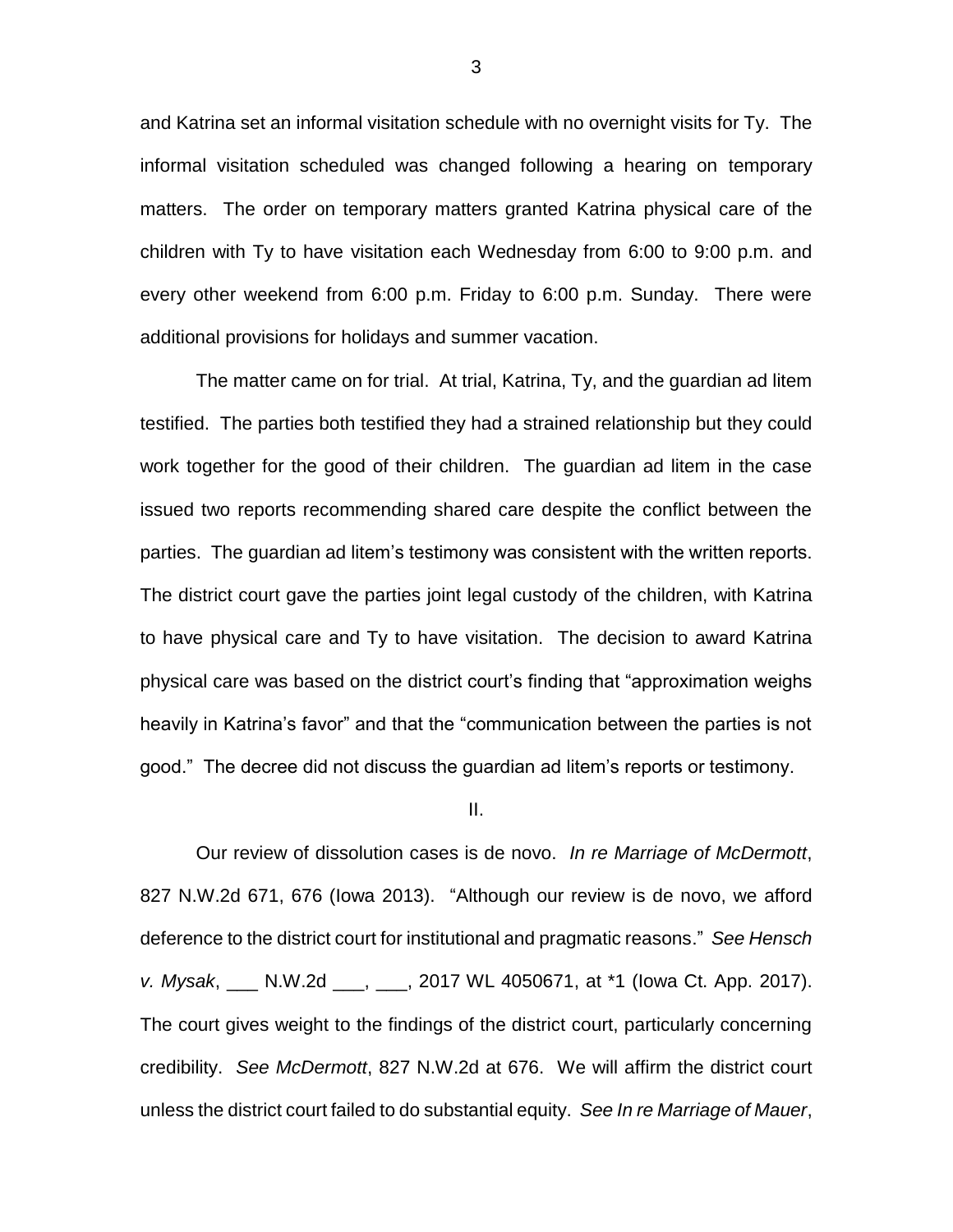874 N.W.2d 103, 106 (Iowa 2016). In our review, "[p]rior cases have little precedential value" as each case depends on the unique circumstances of the parties. *Mechiori v. Kooi*, 644 N.W.2d 365, 368 (Iowa Ct. App. 2002).

III.

We first address the physical care arrangement. "The objective of a physical care determination is to place the children in the environment most likely to bring them to health, both physically and mentally, and to social maturity." *In re Marriage of Hansen*, 733 N.W.2d 683, 695 (Iowa 2007). Iowa Code section 598.41(5)(a) (2015) provides the court may award joint physical care at the request of either parent and if it does not award joint physical care, "the determination shall be accompanied by specific findings of fact and conclusions of law that the awarding of joint physical care is not in the best interest of the child." Iowa Code  $\S$  598.41(5)(a).

In making the determination whether joint physical care is appropriate, the *Hansen* court identified four non-exclusive factors to consider. *See Hansen*, 733 N.W.2d at 696. The first *Hansen* factor, approximation, addresses the "historic patterns of caregiving". *Id.* at 697. "[W]e believe that joint physical care is most likely to be in the best interest of the child where both parents have historically contributed to physical care in roughly the same proportion." *Id.* at 697–98. The second factor is the ability of the parents to communicate and show mutual respect. A lack of trust or a history of controlling or abusive behavior can be a significant barrier to co-parenting. *Id.* at 698. Third, the degree of conflict between the parents is a relevant consideration. *Id*. "Where the parties' marriage is stormy and has a history of charge and countercharge, the likelihood that joint physical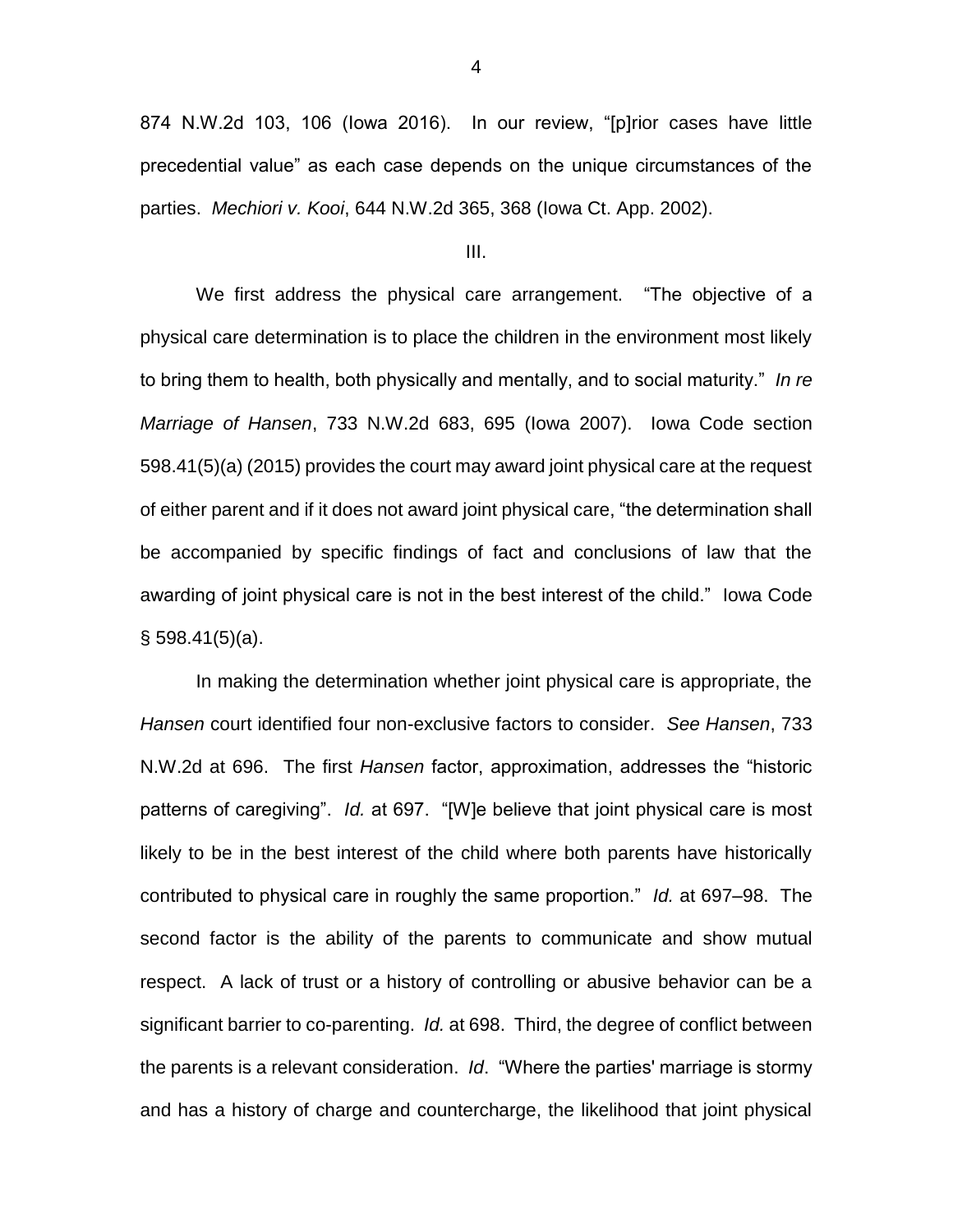care will provide a workable arrangement diminishes." *Id.* Fourth and finally, "is the degree to which the parents are in general agreement about their approach to daily matters." *Id*. at 699. In addition to these considerations, the court must evaluate the unique circumstances of each case. *Id.*

On do novo review, in consideration of all the factors, we conclude a joint physical care arrangement is not in the best interest of the children. Approximation heavily favors awarding Katrina physical care of the children. When Katrina left the workforce in 2012, she assumed the role of primary caregiver. She has maintained this role since that time, which includes the most recent half of S.V.T.'s life and nearly all of S.R.T.'s life. This role has included taking the children to visits to the doctor, school conferences, and activities. This is the care arrangement Ty acquiesced to during the course of the marriage. This is the arrangement to which the children have grown accustomed. "While no post-divorce physical care arrangement will be identical to predissolution experience, preservation of the greatest amount of stability possible is a desirable goal. In contrast, imposing a new physical care arrangement on children that significantly contrasts from their past experience can be unsettling, cause serious emotional harm, and thus not be in the child's best interest." *See Hansen*, 733 N.W.2d at 696–97.

Because we have decided shared care is not in the best interest of the children, we must choose which caregiver is best suited to have physical care of the children. *Id.* at 700 (citing Iowa Code § 598.41(1)(a)). We consider which parent would support the other's relationship with the children as well as continuity, stability, and approximation. *Hansen*, 733 N.W.2d at 700. We also consider other factors, including the needs of the children, safety, geographic proximity, and the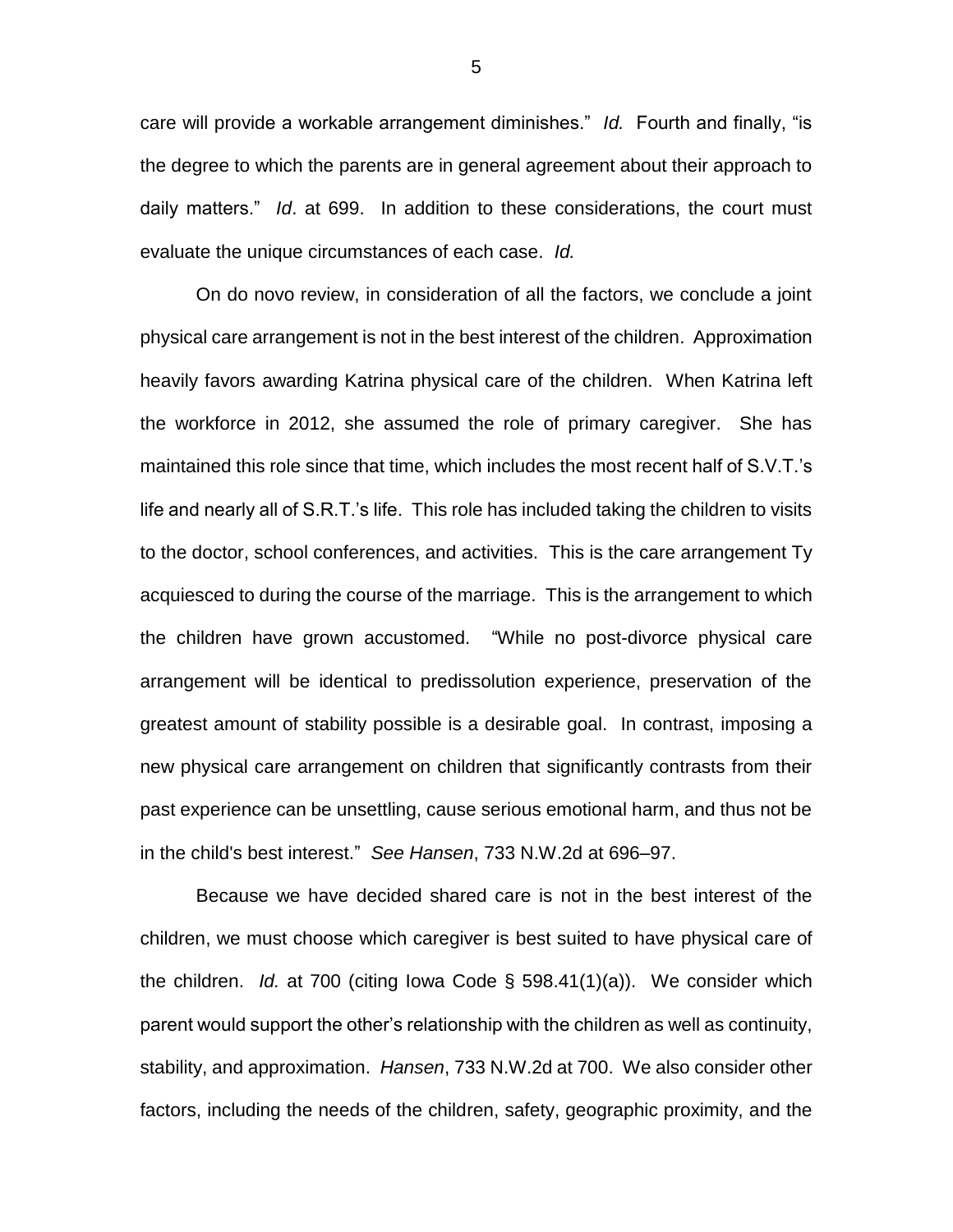children's wishes, among others. *See* Iowa Code § 598.41(3); *In re Marriage of Winter*, 223 N.W.2d 165, 166 (Iowa 1974).

It is in the children's best interest to award Katrina physical care of the children. Remaining with Katrina would provide stability for the children as Katrina has been the primary caretaker since 2012. She has been responsible for the girls' appointments, education, and extracurricular activities. The children have become accustomed to her care. She has provided exemplary care for the children.

None of the foregoing is to suggest Ty is not an involved and capable father. After the parties' first child was born, Ty provided the majority of the caregiving for the child. Since the parties changed the caregiving pattern in 2012, Ty has remained active and involved with the children. There is no evidence Ty poses any risk of harm to the children. Katrina's concerns to the contrary are unfounded. Because of the strong relationship he has with the children, Ty requests additional visitation, arguing the district court's visitation schedule was illiberal.

We agree with Ty's contention the visitation schedule was illiberal and not in the best interest of the children. To set the appropriate amount of visitation, we consider what arrangement will "assure the child[ren] the opportunity for the maximum continuing physical and emotional contact with both parents" and "encourage parents to share the rights and responsibilities of raising the child[ren]." Iowa Code § 598.41(1)(a). Given the established routine of school-aged children, we decline to award additional weekday overnight visitation. In addition, trial testimony established Ty would be at work early in the morning and would be unable to get the children up and ready for school. Because Ty will not be able to exercise midweek visitation, additional visitation during the holidays and summers

6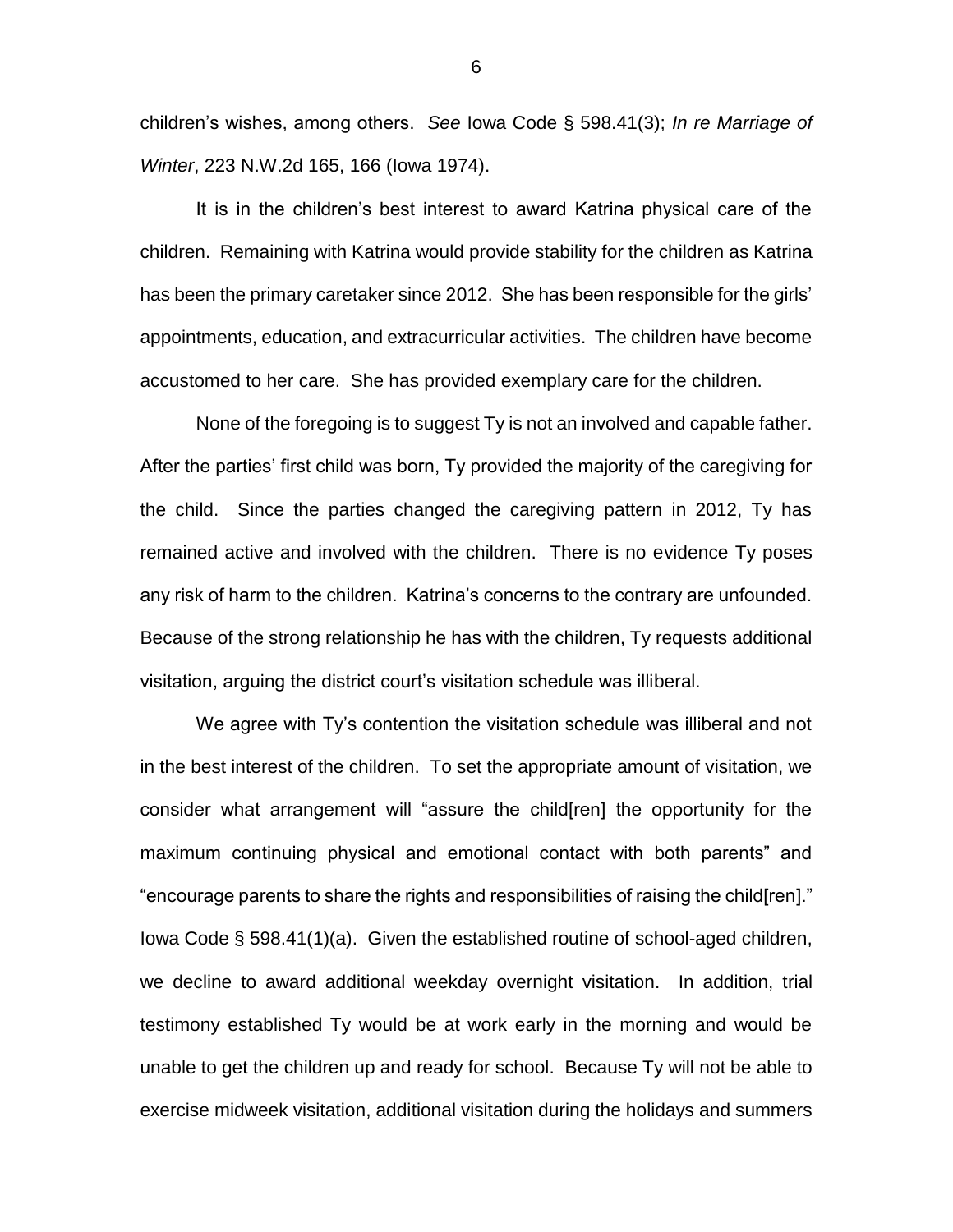is fair, appropriate, and in the best interests of the children. In particular, extended summer visitation would allow the children to spend more time with their father and the father's family without disruption to their school routine.

For the foregoing reasons, we modify the decretal visitation provisions. Ty

shall have visitation as follows:

- A. Every other weekend from Friday after school, or when school is not in session, from 12:00 p.m., to Monday morning when school begins or when school is not in session, 9:00 a.m. Ty is to provide the transportation at the beginning and end of each visit.
- B. Every Wednesday from after school, or when school is not in session, 12:00 p.m., to 8:00 p.m. Ty is to provide the transportation at the beginning and end of each visit.
- C. Summer visitation will be as follows. Ty is entitled to a total of six weeks of summer visitation, with those weeks divided into two-week intervals to be exercised non-consecutively. Ty is to provide written notice to Katrina on or before May 1 of each year. Katrina is entitled to one twoweek period uninterrupted, with Katrina providing written notice to Ty on or before May 15 of each year.

| Holiday/Special Day                                                                         | Custodial Period                                                                  | Even-Numbered<br>Years | <b>Odd-Numbered Years</b> |
|---------------------------------------------------------------------------------------------|-----------------------------------------------------------------------------------|------------------------|---------------------------|
| Easter Weekend                                                                              | Good Friday @ 6 pm until<br>Sunday at 6 pm                                        | Ty                     | Katrina                   |
| Memorial Day Weekend                                                                        | Fri $@6$ pm $-$<br>Mon @ 6 pm                                                     | Katrina                | Ty                        |
| Fourth of July                                                                              | $7/3$ @ 6 pm $-$<br>7/5 @ 8 am, or thru<br>weekend if on Fri, Sat,<br>Sun, or Mon | Ty                     | Katrina                   |
| Labor Day Weekend                                                                           | Fri $@6$ pm $-$<br>Mon @ 6 pm                                                     | Katrina                | Ty                        |
| Thanksgiving                                                                                | Wednesday prior @ 6<br>pm until Sunday @ 6 pm                                     | Ty                     | Katrina                   |
| Christmas vacation - 1st<br>Half*; includes Dec 24 <sup>th</sup><br>and Dec 25th            | 6 pm at start of X-mas<br>vacation until half way<br>thru break at 6 pm           | Katrina                | Ty                        |
| Christmas vacation - 2nd<br>Half*; includes Dec 31 <sup>st</sup><br>and Jan 1 <sup>st</sup> | Half way thru break at 6<br>pm until the day before<br>school starts at 6 pm      | Ty                     | Katrina                   |

D. Holidays and special occasion visitation will be as follows.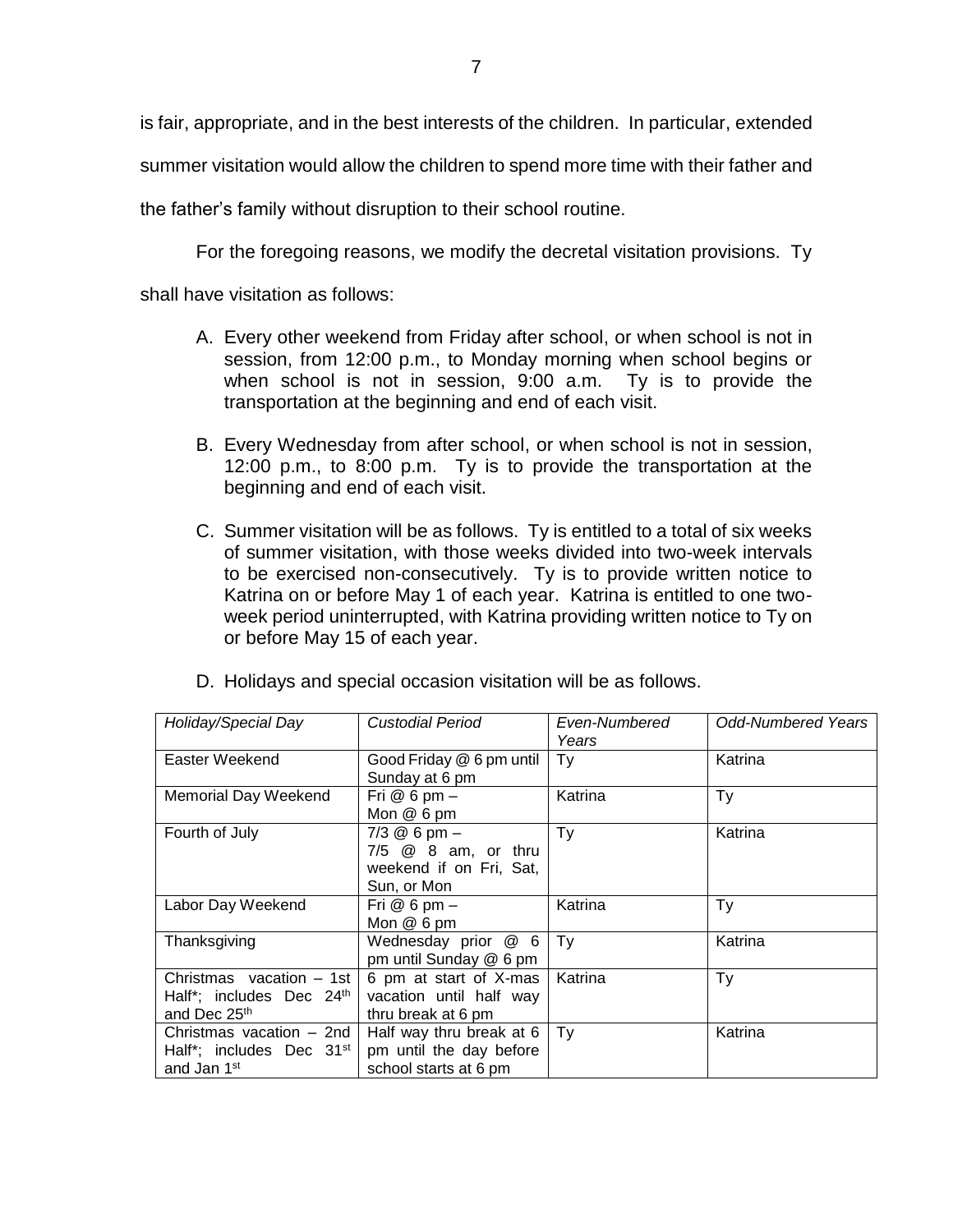| <b>Spring Break</b>                                      | 6 pm Friday before Break<br>until 6 pm Sunday after<br><b>Break</b> | Katrina | Ty      |  |
|----------------------------------------------------------|---------------------------------------------------------------------|---------|---------|--|
| Mother's Day                                             | 9 am - 6 pm                                                         | Katrina | Katrina |  |
| Father's Day                                             | $9$ am $-6$ pm                                                      | Тy      | Ty      |  |
| Petitioner's Birthday**                                  | $9$ am $-6$ pm                                                      | Katrina | Katrina |  |
| Respondent's Birthday**                                  | 9 am - 6 pm                                                         | Тy      | Ty      |  |
| Child's Birthday                                         | $9$ am $-6$ pm                                                      | Katrina | Ty      |  |
| *regular visitation terminates during Christmas vacation |                                                                     |         |         |  |

\*\*not to interfere with school

(Christmas Vacation and Spring Break dates are based on the school calendar of the school district in which child is or will be enrolled)

E. In addition to the foregoing parenting time, the parties may extend or exercise such further and additional parenting time, as they may both mutually agree upon.

We address a final issue related to physical care and visitation. In support of his argument for joint physical care and physical care, Ty contends the district court's failure to discuss at all the testimony and reports of the guardian ad litem is reversible error. We disagree. The "legislature has granted to the court the responsibility to make an impartial and independent determination as to what is in the best interests of the child." *In re Marriage of Stephens*, 810 N.W.2d 523, 530– 531 (Iowa Ct. App. 2012). This responsibility cannot be delegated to the guardian ad litem explicitly or implicitly. The district court was thus free to reject or accept the guardian ad litem's testimony and reports as it saw fit. The failure to explicitly discuss the testimony and reports does not mean the district court did not consider the reports in making its determination. In addition, recent statutory revisions disallow guardian ad litem testimony and disallow the filing of reports. *See* 2017 Iowa Acts ch.43, § 598.12(1)(a)(6) (providing "the guardian ad litem shall not testify, serve as a witness, or file a written report in the matter."). Finally, the